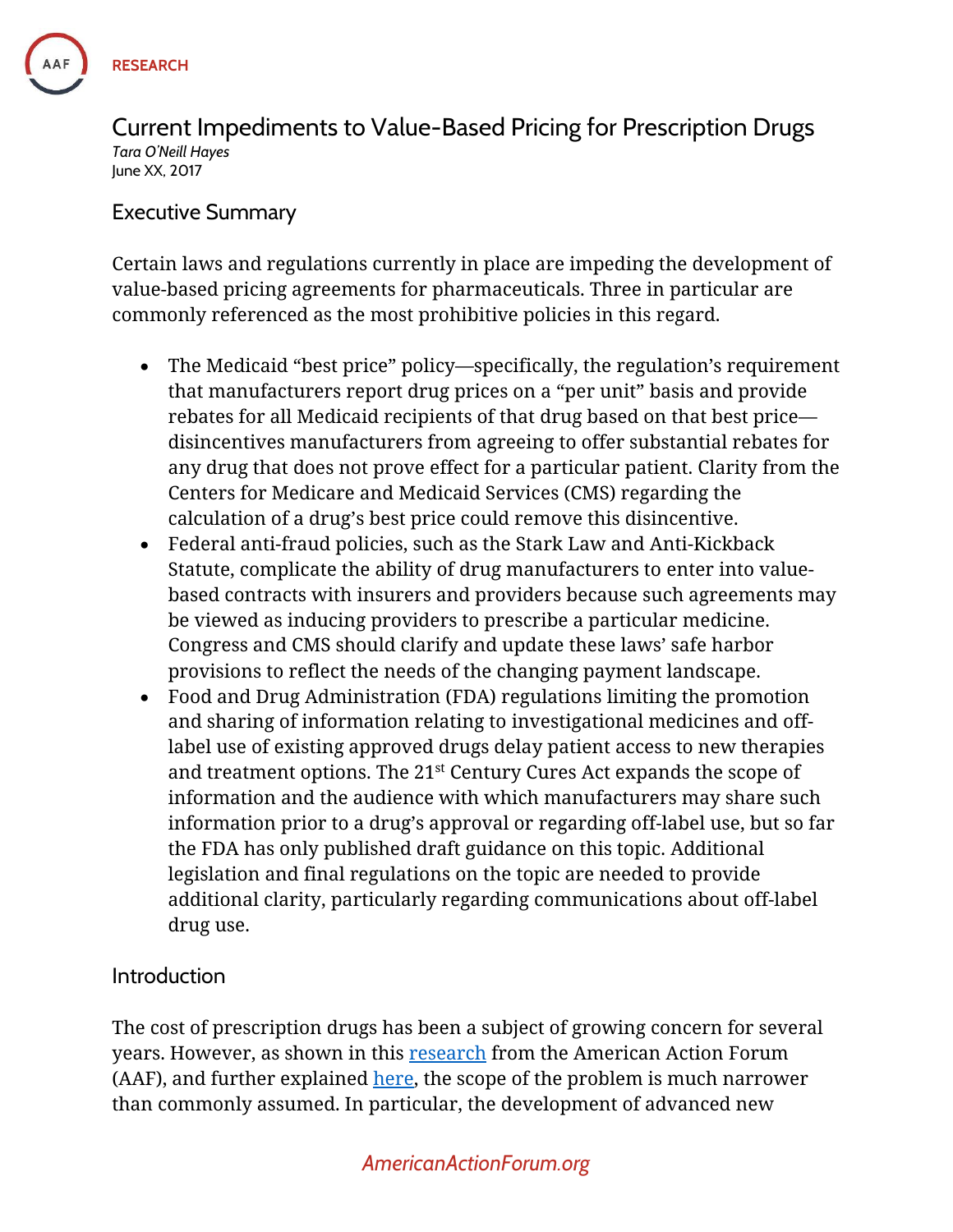

treatments for previously fatal or debilitating diseases, such as cancer and hepatitis C, has played an outsized role in increasing spending on pharmaceuticals.

Scientific discovery and medical breakthroughs come at a high price. With the unprecedented number of specialty medicines and oncology treatments expected over the next few years, the cost of prescription drugs will continue to be a concern for all stakeholders.<sup>1</sup> QuintilesIMS Institute finds that 28 percent of new drugs currently being developed are oncology medicines, and nearly half of all drug spending in the U.S. will be for specialty medicines by 2021.<sup>2</sup> Ensuring our health care dollars are being spent wisely, on high-value goods and services, is more important than ever.

Value-based payment (VBP) reform is moving forward—slowly but surely—when it comes to payment for services, driven largely by changes in Medicare as a result of the [Medicare Access and CHIP Reauthorization Act \(MACRA\).](https://www.americanactionforum.org/research/primer-macra-advanced-alternative-payment-models/) However, value-based payment models for prescription drugs are moving at a slower pace and in a more piecemeal fashion. While a handful of drug manufacturers have recently announced VBP arrangements with insurers or provider entities, they are the exception. There are several current laws and regulations, as well as other industry factors, creating impediments to expanded use of value-based contracts for medicines.

### **Value-Based Contract Agreements**

Value-based payment models may include value-based purchasing, value-based pricing, and value-based insurance design, all of which take cost, quality, and efficacy into account in some manner to establish payment amounts. Value-based insurance design refers to the methodical structuring of insurance benefits and costsharing requirements in a way that encourages patients to seek high-value goods and services. Value-based purchasing refers to reimbursement strategies of payers of health care goods and services based on the payer's perceived value provided, while value-based pricing refers to the setting of prices by suppliers of health care goods and services based on the value they believe is provided by their product. Most people may not distinguish between these latter two types of payment models because ultimately a contract agreement is dependent upon the payer and supplier agreeing to a final price, but the initial price set by the supplier is much more determinative of the final price than the amount of the discount, rebate, or price adjustment that may be agreed to after the fact. For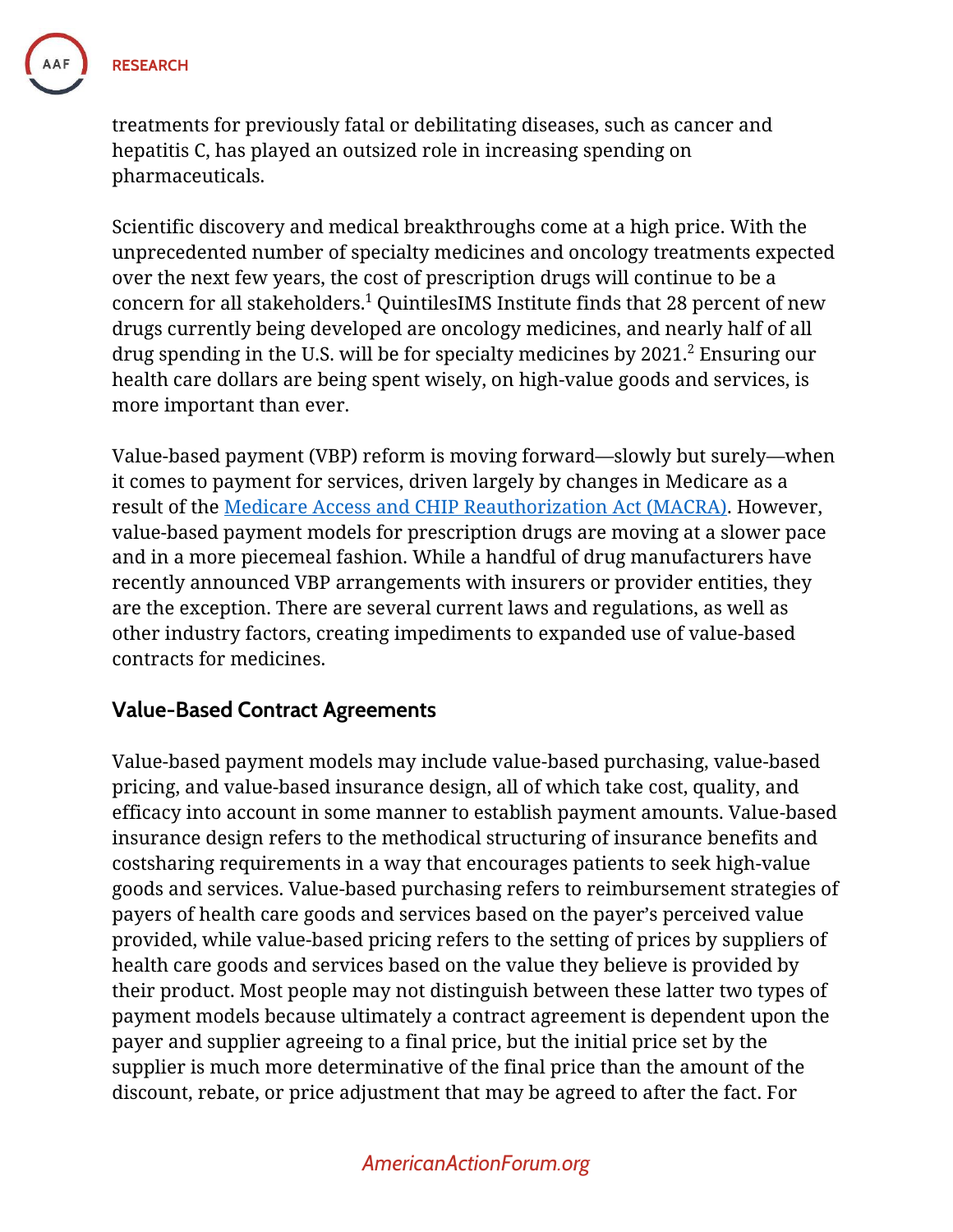

example, the total amount of discounts, rebates, and other forms of direct and indirect remuneration in Medicare Part D was less than 18 percent of total drug costs in 2015.<sup>3</sup> That being said, insurers are gaining leverage and increasingly able to affect prices to a larger degree through these value-based contracts.

While some value-based contracts are primarily focused on cost and financial risk-sharing, more comprehensive value-based contract agreements are ultimately also tied to patient outcomes. An outcomes-based contract regarding payment for medicines typically stipulates that the insurer will pay less for a drug that proves ineffective for a particular patient or group of patients. In other words, the insurer will not pay the full cost of a drug that does not work as intended. But there must first be agreement on which outcomes will be used to determine the drug's effectiveness, how and when those outcomes will be measured, and what threshold must be met.

Appropriate outcomes are those for which a significant correlation has been shown to exist with product use. That correlation should be expected to appear in a relatively short time-frame (ideally, in less than a year—the standard length of an insurance plan), and there should be a simple method for reliably and objectively measuring the effect. Outcomes that are dependent upon patient behavior, and those which will take years to observe will be difficult to use with this type of payment arrangement. Also critical to the success of these types of agreements is appropriateness of care—using the right drugs for the right patients at the right time, in order to avoid patients who are not likely to respond well to the medication. For instance, patients with multiple chronic conditions may have other confounding factors making it difficult to determine the exact reason a particular drug is ineffective for that patient, or if something else is inhibiting a patient's health from improving.

### **Examples of Current Value-based Contracts**

Merck has signed several VBP agreements over the years, including one of the first of these types of agreements with Cigna in 2009 for two of its diabetes drugs, Januvia and Janumet, which was quite unusual. <sup>4</sup> Under this agreement, Merck offered rebates if patients taking any oral antidiabetic drug (including those from other manufacturers) achieved certain medication adherence benchmarks and had improved blood sugar levels. An additional rebate was provided if adherence rates for patients taking either of Merck's drugs improved even further.<sup>5</sup>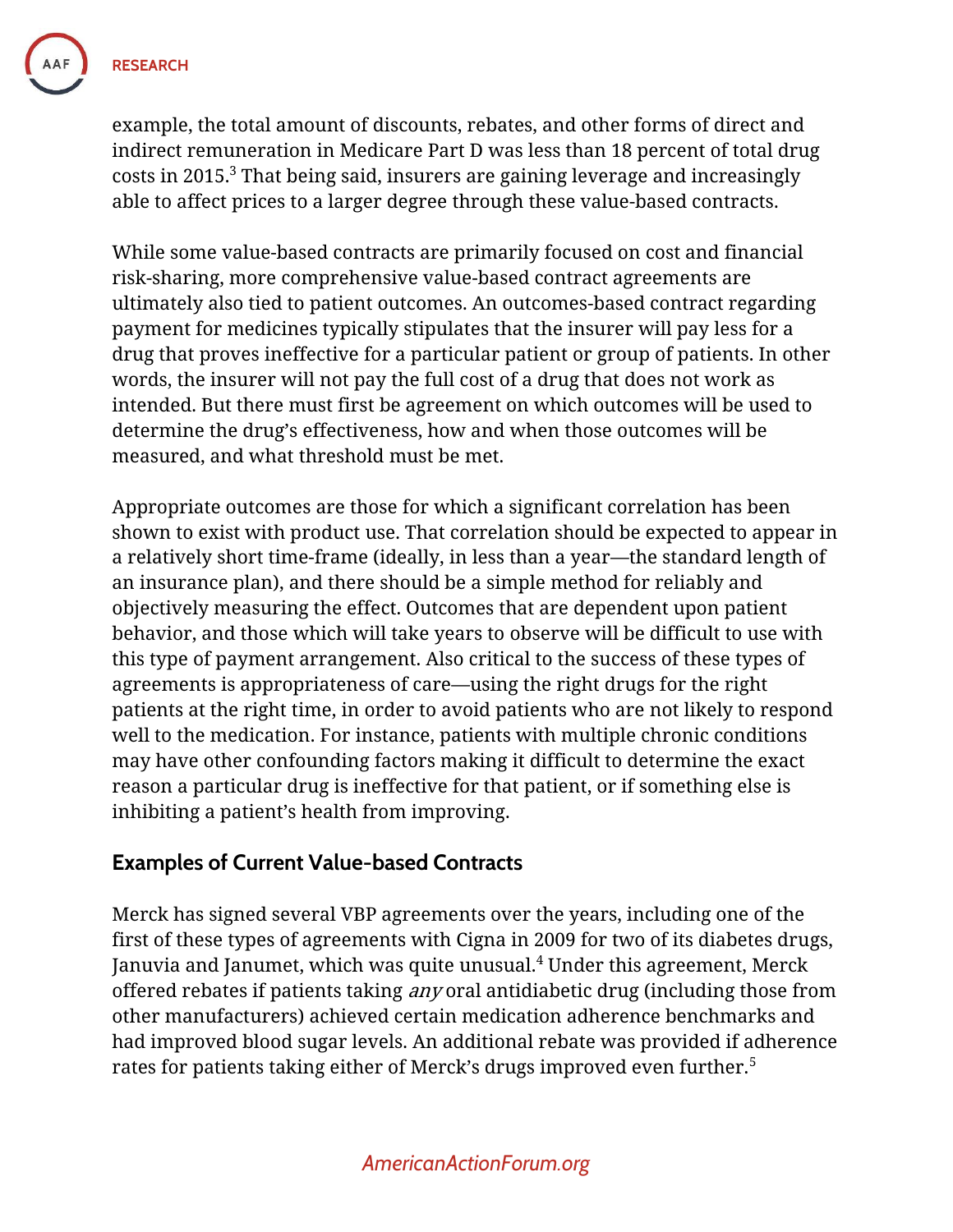**RESEARCH** 

According to results released by Cigna a year later, medication adherence improved dramatically and patients' blood sugar levels improved by more than 5 percent on average.<sup>6</sup> This agreement, conceptually, turns the traditional model of value-based purchasing on its head; typically, manufacturers would provide a greater discount or be reimbursed less for a product or service that leads to *worse* outcomes. Paying greater discounts for better outcomes seems to undermine the concept of paying more for greater value. One can only assume the increased sales volume resulting from preferred formulary placement and increased medication adherence is enough to offset the discounts.

Merck recently entered another VBP deal with Aetna,<sup>7</sup> and announced another contract under development with Optum. Merck and Optum will collaborate on a multi-year project, sharing and analyzing patient claims data and medical outcomes. The findings will be publicly released with the hope of informing the industry and facilitating expanded development of what Optum is calling "outcomes-based risk sharing agreements."<sup>8</sup>

Novartis entered into VBP agreements with Aetna and Cigna in February 2016 for its new drug to treat chronic heart failure, Entresto, which has an average treatment cost of roughly  $$9,000$ .<sup>9</sup> These agreements are based on the drug's clinical trial results showing use of the drug was associated with a 21 percent reduction in heart failure hospitalizations, a 20 percent reduction in the risk of death from cardiovascular causes, and a 16 percent reduction in mortality for any reason, compared with other drugs.<sup>10</sup> Specifically, Cigna's payments will depend on the percentage of Entresto patients admitted to the hospital for heart failure; Aetna's reimbursement is based on the drug's ability to replicate the results from the clinical trials, and on the rate of heart failure-related deaths among patients taking Entresto.<sup>11</sup> Under both agreements, the drug will be on the preferred formulary, reducing patient's out-of-pocket costs. However, many doctors typically prescribe a cheaper generic for heart failure and may be reluctant to prescribe a more expensive drug without encouragement.<sup>12</sup>

ExpressScripts and CVS announced in April 2016 that they would set prices for some cancer drugs based on specific indication-based values.<sup>13</sup> Under this type of agreement, drugs are paid more or less depending on how cost-effective and valuable they are for the specific indication for which they are prescribed.

Most recently, Amgen signed what is being described as essentially a money-back guarantee by agreeing to provide full reimbursement for the cost of Repatha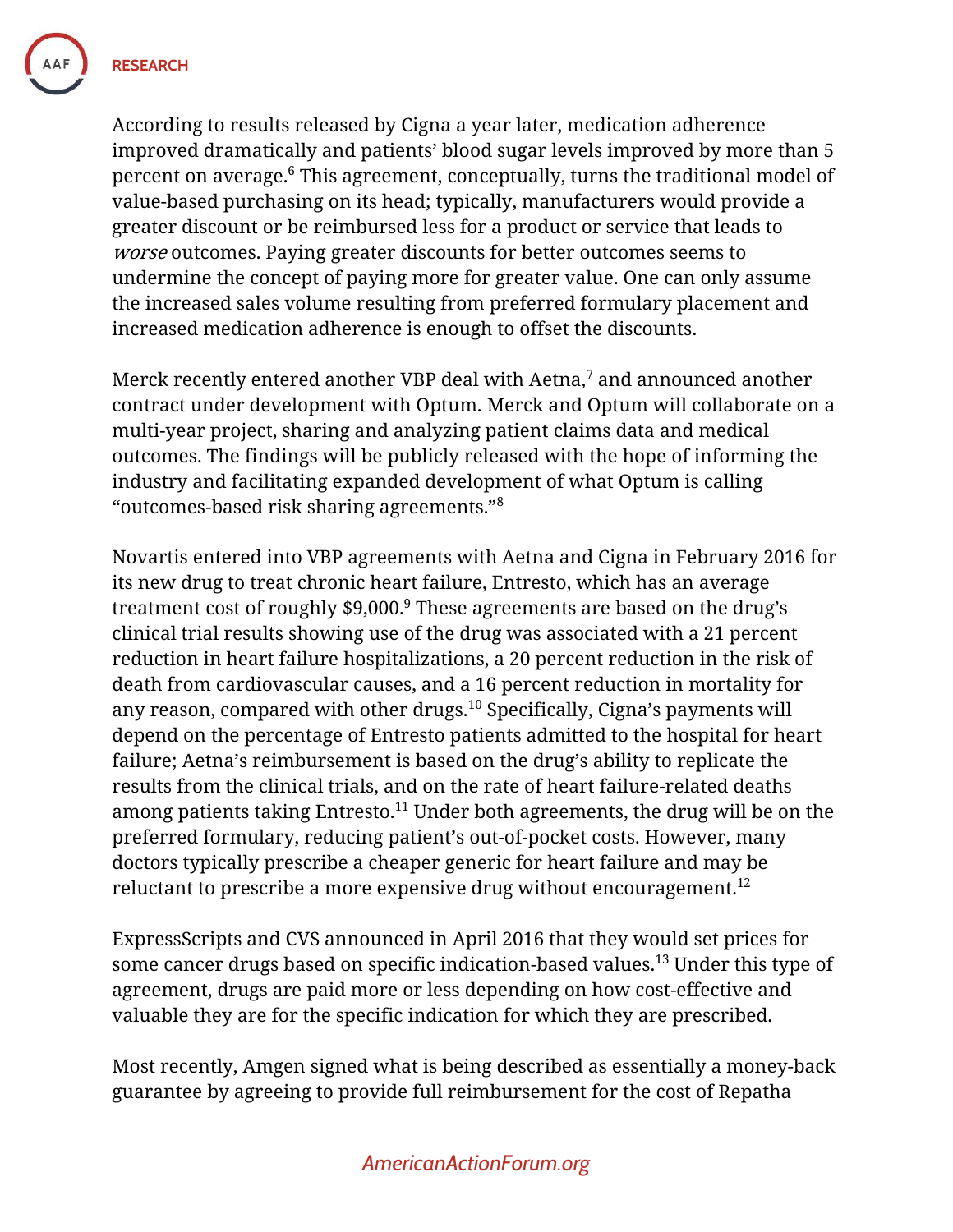

(approximately  $$14,000^{14}$ ) for patients of Harvard Pilgrim who have a heart attack or stroke while using the drug; <sup>15</sup> the way such an agreement will work in practice, though, remains to be seen. <sup>16</sup> Amgen has decided to take this risk based on its clinical trial results which showed patients had a 27 percent reduced risk of a heart attack, 21 percent reduced risk for stroke, and 22 percent reduced risk for coronary revascularization. The Institute for Clinical and Economic Research (ICER) originally claimed that available evidence regarding PCKS9 inhibitors, such as Repatha, was insufficient to determine the drugs would "[provide] a net health benefit for patients with cardiovascular disease who cannot take statins, or who take statins but have not reached a suitable cholesterol level," and as such, stated the drugs were substantially overpriced.<sup>17</sup> However, in light of Amgen's recent release of these additional findings, ICER is updating its evaluation, which should be published soon. This brings up an important point, though—assessing the value of a new drug may take years and the basis of that assessment may not be viewed equally by all.

## **Assessing Value**

As discussed above, most value-based contract agreements rely on some mix of objective, measurable patient outcomes and a comparative cost of treatment, but value in any context is, of course, subjective to at least some degree and may vary from one person's perspective to the next. In the context of health care, it is important to consider what each patient values to truly assess a product's value on an individual basis. How does the patient value a longer life relative to the quality of life they will endure during those years? What is the patient's tolerance to pain? How much disruption to their daily life will the patient accept? What is the strength of the patient's support system? The fact that these answers will not be uniform across a patient population certainly complicates the establishment of such payment models, and limits the ability to develop payment models based solely on value.

## **Policy Impediments to Further Development of Value-Based Contracts**

## *Medicaid's "Best Price" Policy*

In 1990, Congress created the Medicaid Drug Rebate Program with the intent of lowering the cost of prescription drugs for both the state and federal governments, as well as the beneficiaries of the program. The program requires that, as a condition of having their drugs covered by Medicaid, drug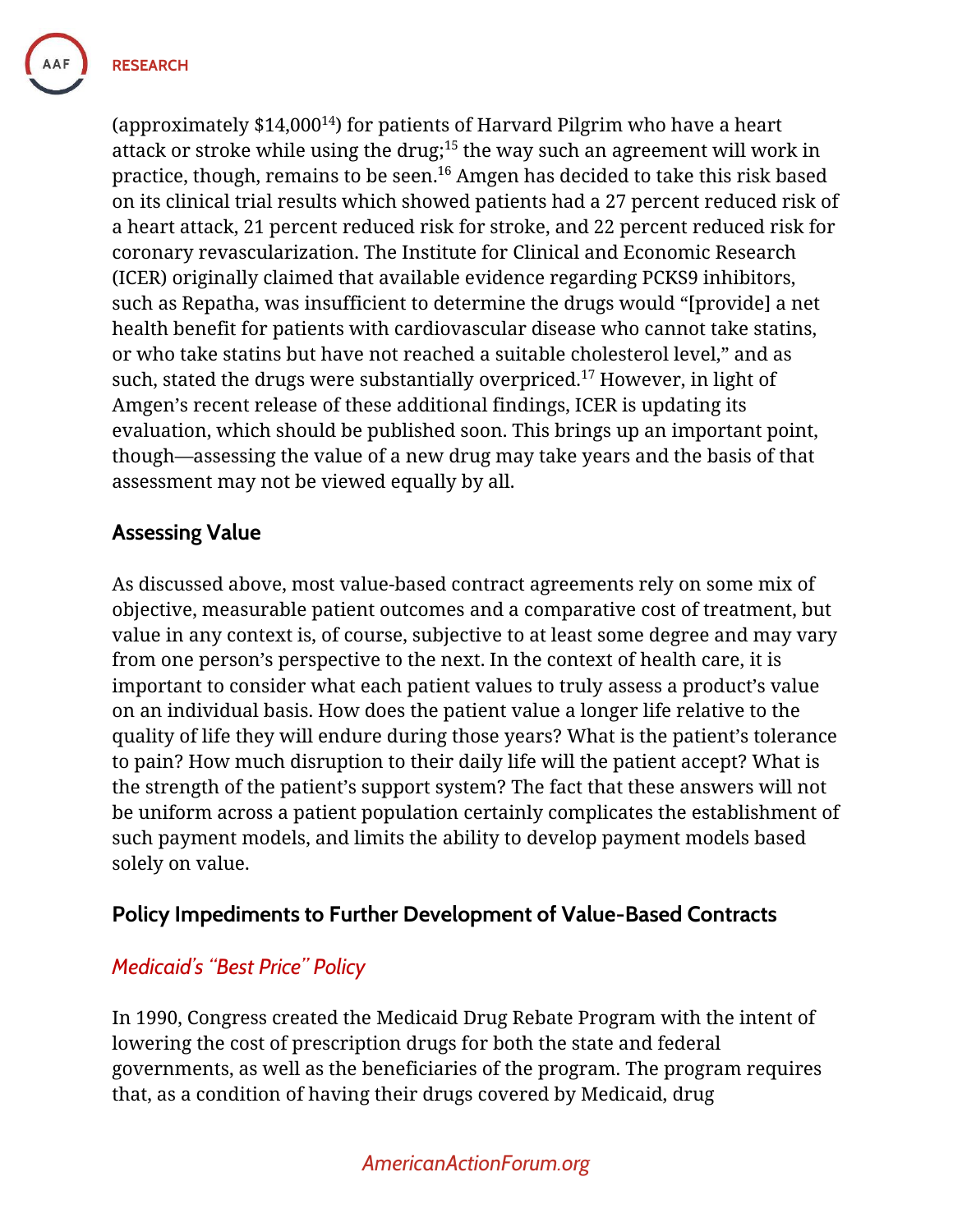

**RESEARCH** 

manufacturers must agree to provide rebates for all their drugs when purchased by Medicaid. The rebate amounts are based on the lower of the drug's Average Manufacturer Price (AMP) or the best price given to any commercial buyer, calculated, pursuant to the regulation, on a "per unit" basis. $^{\rm 18}$ 

Just as Medicaid's "best price" policy caused the unintended consequence of limiting charity care, which led to the creation of the [340B program,](https://www.americanactionforum.org/research/primer-understanding-the-340b-drug-pricing-program/) this policy is now making it unfavorable for drug manufacturers to enter into value-based contracts for their drugs. If, for an extreme example, a manufacturer has an agreement that stipulates payment for the drug will be zero if it does not work as intended for a given patient, and in fact the drug does not work, then the "best price" that the manufacturer would have to report to Medicaid would be zero. The manufacturer would then have to rebate the full cost of the drug for every Medicaid prescription in that quarter. In other words, the manufacturer would lose all Medicaid revenue for that drug in each quarter that it failed to work for a single patient under such a contract. However, there may be a way to mitigate this extreme consequence of the "best price" policy.

Rather than setting a value-based price on a per patient basis, insurers could evaluate a drug's performance across a patient population on an aggregate basis. Rachel Sachs, et al., suggests in [this Health Affairs article,](http://healthaffairs.org/blog/2017/04/27/value-based-pricing-for-pharmaceuticals-in-the-trump-administration/) that using this method could make it possible to require a steep discount for an occasionally ineffective drug without necessarily triggering the "best price" rule if the drug is effective more often than it is not. On the other hand, if the drug is not typically effective, it does not deserve to have its profits protected.

Manufacturers would certainly benefit, though, from clarity on calculating the price per drug for the Medicaid Rebate Program, which is currently done on a per unit basis. In the most recent final rule for this program, the Centers for Medicare and Medicaid Services (CMS) acknowledged the challenge presented by the Medicaid "best price" policy to the establishment of value-based pricing arrangements and promised to provide further guidance on the subject in the future.<sup>19</sup>

## *Anti-Kickback Statutes*

Laws put into place to prevent fraud may also be inadvertently inhibiting the development of value-based pricing arrangements among providers who treat or insurers that cover Medicare and Medicaid patients on behalf of the federal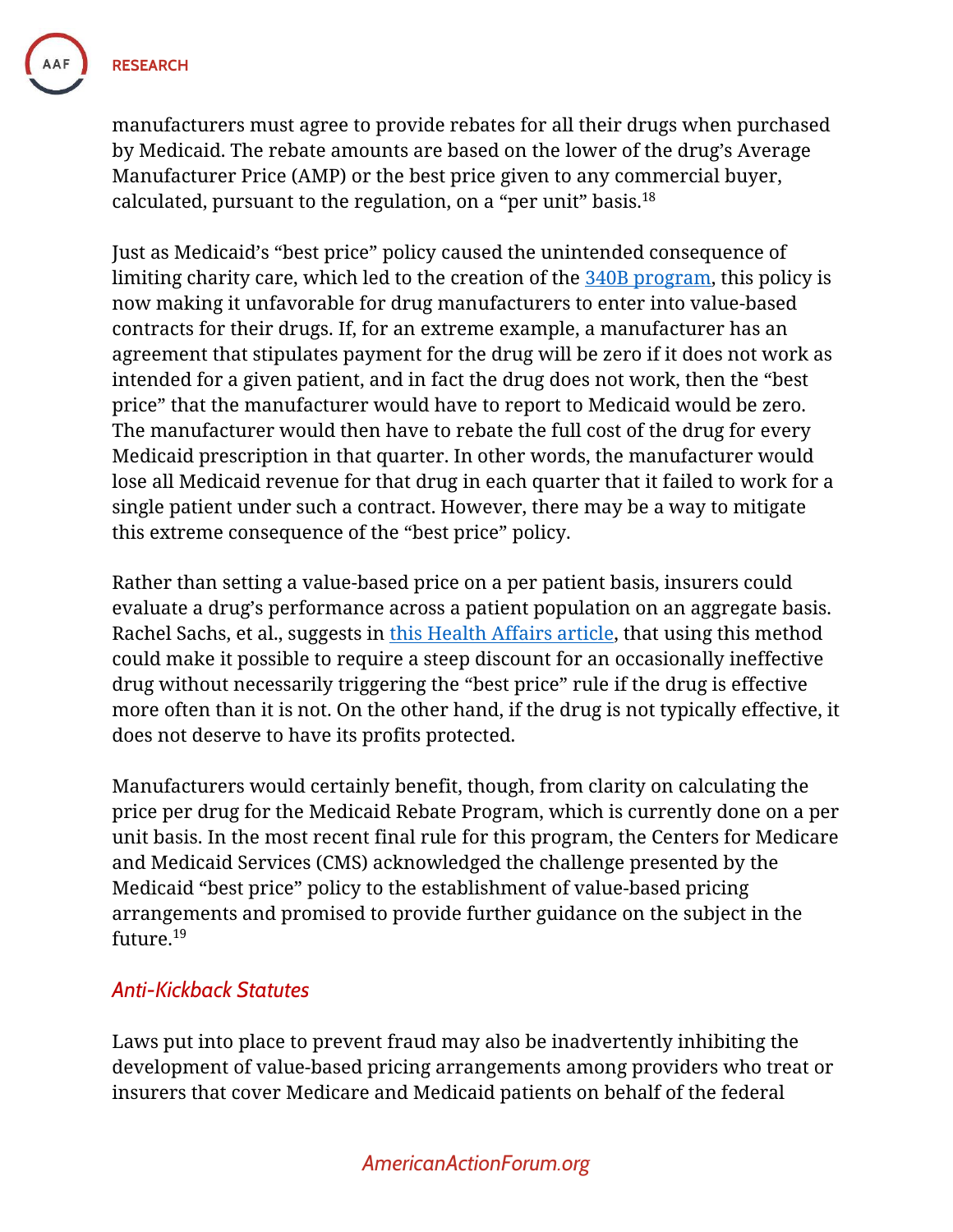

government. The Physician Self-Referral (Stark) Law prohibits physicians from referring patients for items or services reimbursable by the federal government to a health care entity with which the physician has a financial relationship.<sup>20</sup> The Stark Law is a civil statue with a "strict liability" test which means that the offender does not have to be found guilty of *intending* to break the law, but simply breaking it, even unknowingly. Violation can result in a civil monetary penalty of up to \$100,000 and exclusion from participation in federal health care programs.

The Anti-Kickback Statute (AKS) prohibits the offering or receipt of anything of value in return for referring a patient for goods or services reimbursed by a federal health care program. $^{21}$  The AKS is a criminal statute which can result in up to \$25,000 in fines and five years in prison for a single violation; civil penalties may also be applied and immediate exclusion from participation in all federal health care programs.<sup>22</sup> The AKS does require proof of intent, but the precedent of the "one purpose" test, which requires only that one purpose of the payment be to induce referrals, forces them to proceed with caution. $23$ 

With the increased use of [Advanced Payment Models,](https://www.americanactionforum.org/research/primer-macra-advanced-alternative-payment-models/) the likelihood of a potential violation of these laws may also be on the rise. If a physician were to enter into a contract under which their reimbursements were in some way tied to the performance of a drug they prescribe or under which they shared any savings achieved, then prescribing that drug to a Medicare or Medicaid patient could potentially be a violation of these laws. While it may be possible to avoid this potential conflict by keeping the provider's reimbursement completely disassociated from use or outcomes of any particular drug, doing so would likely lead to less than optimal results. APMs rely primarily on well-coordinated care across a patient's entire team of health care professionals. Further, such an arrangement would likely mean that the drug is not prescribed as often which would make it difficult to use the type of payment scheme discussed above where reimbursement is based on the aggregated results of a group of patients rather than the outcomes of each individual patient in order to avoid the harm of the Medicaid "best price" policy. This payment framework works better the more patients covered, and without involving the physician, it may not succeed. Manufacturer payments to patients to encourage increased medication adherence may also violate such laws.

CMS has the authority to grant waivers or safe harbors to these laws as necessary when testing new care delivery models or efforts to reduce expenditures through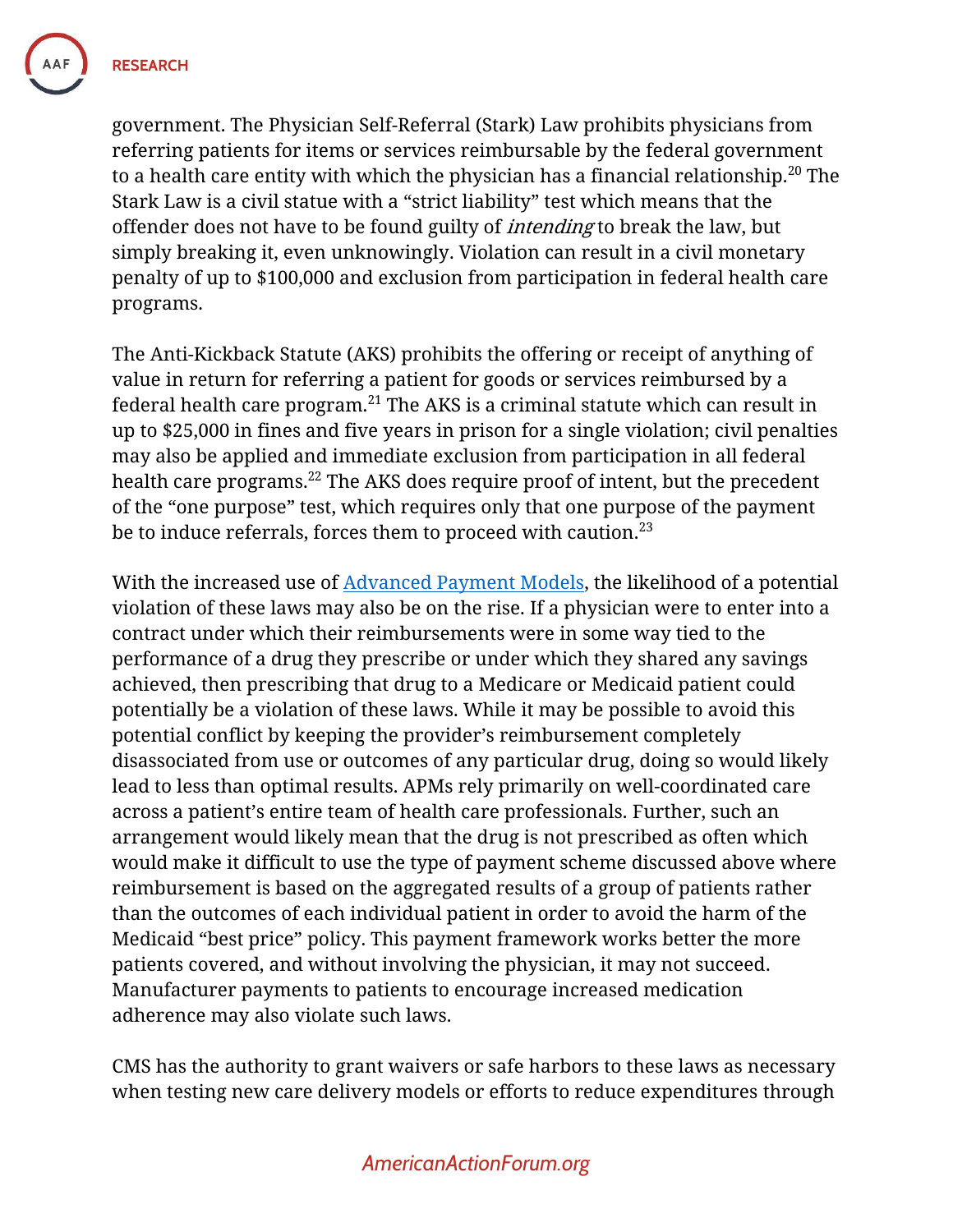

the Center for Medicare Medicaid Innovation. <sup>24</sup> Under the ACA, MSSP ACOs were given waivers from both laws, <sup>25</sup> and the Anti-Kickback Statute was amended to exclude prescription drug discounts manufacturers provide directly to certain beneficiaries from the CMS definition of remuneration.<sup>26</sup> Congress and CMS should work together to create additional safe harbors which balance the need for expanded use of value-based contracts in the commercial sector with continued safeguarding of taxpayer dollars.

# *Pre-approval and Off-label Marketing and Communication Rules*

Before a drug has been approved by the Food and Drug Administration (FDA), regulations prohibit drug manufacturers from sharing all information about the investigational drug with payors or providers or promoting it as safe or effective.<sup>27</sup> The same is true regarding information about [off-label use](https://www.americanactionforum.org/research/primer-introduction-to-the-fda-drug-approval-process-and-off-labal-use/) of drugs which have already been approved for one indication but are being prescribed for another yet-to-be-approved indication.

Many drug manufacturers and insurers alike have expressed concerns that these regulations make it difficult to enter into contracts with payors prior to a drug's approval or for indications for which a drug has not yet been approved. Because insurers must design their plan benefits and set premium and cost-sharing amounts months before the plan's coverage takes effect and most plans are set on an annual basis, these communication restrictions can make it very difficult for a manufacturer to get their drug covered as soon as it is approved. As such, patients may not have immediate access to potentially life-saving new medicines as insurers work to evaluate the drug's safety and efficacy once all information becomes available upon approval. This problem is even more pronounced if the insurer and manufacturer wish to establish a value-based contract; these contracts are much more complicated than standard contracts and require significantly more time to establish, meaning patients would have to wait even longer for the drug to be available.

The 21<sup>st</sup> Century Cures Act, passed in 2016, expands the scope of information and the audience with which manufacturers may share such information prior to a drug's approval or regarding off-label use, <sup>28</sup> but so far the FDA has only published draft guidance on this topic.<sup>29</sup>

During the investigational stage of the drug's approval process, manufacturers are allowed to share scientific information about the drug, including product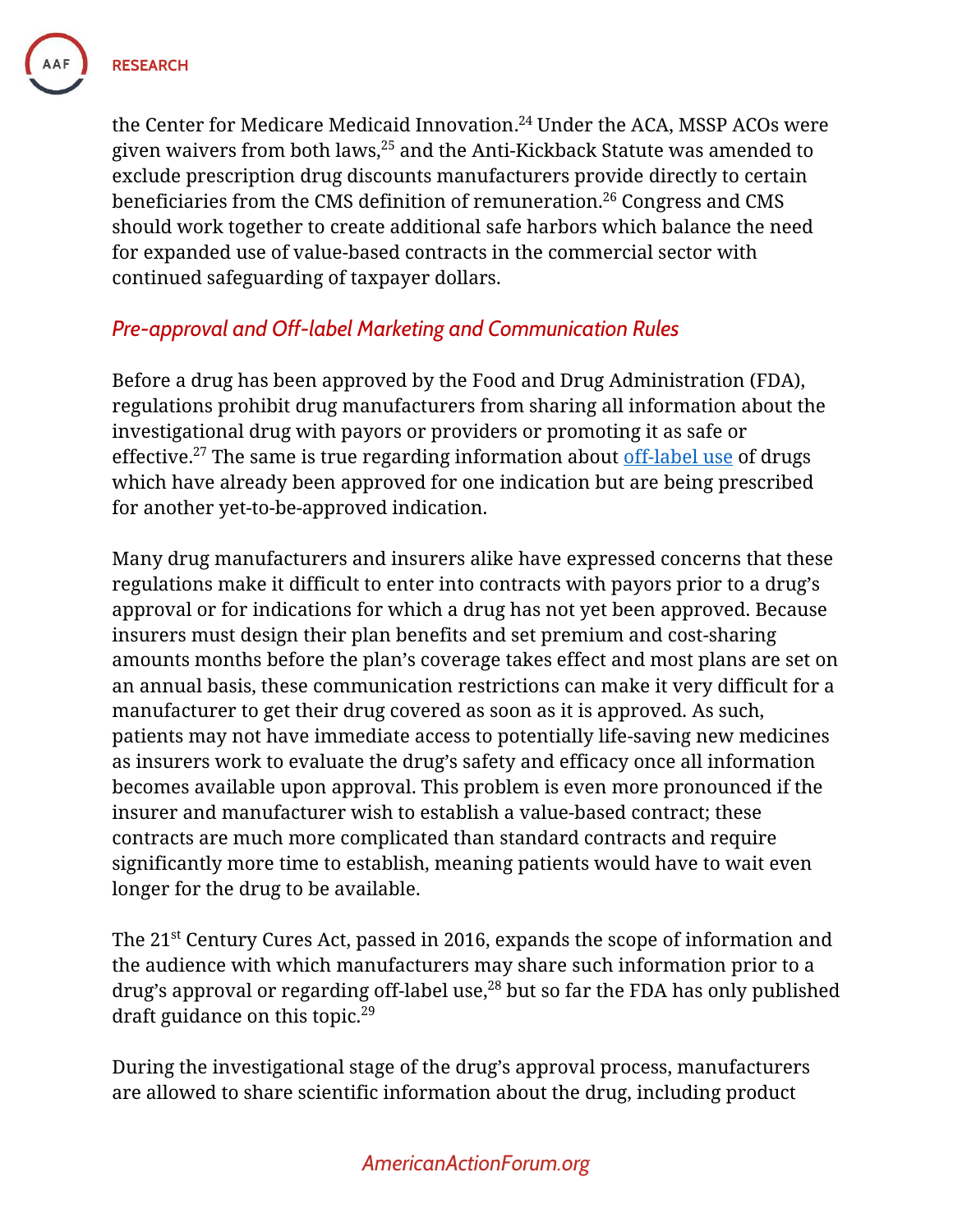**RESEARCH** 

information such as drug class or device design; and information about the indication sought, such as the endpoint and patient population being studied in the clinical trial. Other permitted information include factual presentations of results from clinical or preclinical studies, (though there should be no conclusions presented or characterizations made about what the results imply); when the company expects to receive approval; pricing information; strategies the company will employ to market the product; and information pertaining to product-related programs or services, such as patient support programs.<sup>30</sup> As a result of this new legislation, this information may now also be shared with payors. Manufacturers must clearly state that the product is still under review and its safety and efficacy has not yet been established.

Regarding communications for off-label use, Section 2101 of the 21st Century Cures Act loosens the language regarding the dissemination of health care economic information (HCEI) such that HCEI communications may merely be "related" to an approved indication, rather than "directly related," but this does not extend as far as unapproved indications.<sup>31</sup> FDA's most recent comprehensive guidance documents on this subject are from 2009 $^{\rm 32}$ , 2011 $^{\rm 33}$ , and 2014. $^{\rm 34}$ Congressman Morgan Griffith (R-WV) has introduced legislation, H.R. 1703, to further clarify and expand the ability of manufacturers to disseminate scientific information regarding off-label use of drugs or medical devices.<sup>35</sup> This legislation was being considered for inclusion in the FDA's Reauthorization Act currently being considered by Congress but was ultimately excluded following opposition from Democratic policymakers.

While the guidance issued thus far is helpful to the industry, agency guidance does not carry the same authority or certainty as law or formal regulation, and additional authority from Congress is still needed. The stakes for noncompliance are high, and the industry is concerned that current regulations remain too ambiguous. A violation of the promotional rules can result in a drug's application being terminated; all work up to that point would essentially be lost, and the manufacturer would have to start the clinical trials anew.<sup>36</sup>

#### Other Challenges

Besides these potential legal impediments, there are other challenges to establishing these types of contracts. Primarily, tracking the outcomes of patients over long periods of time, and ensuring those outcomes are causally related to the drug they were prescribed. Patients needing expensive drugs are very likely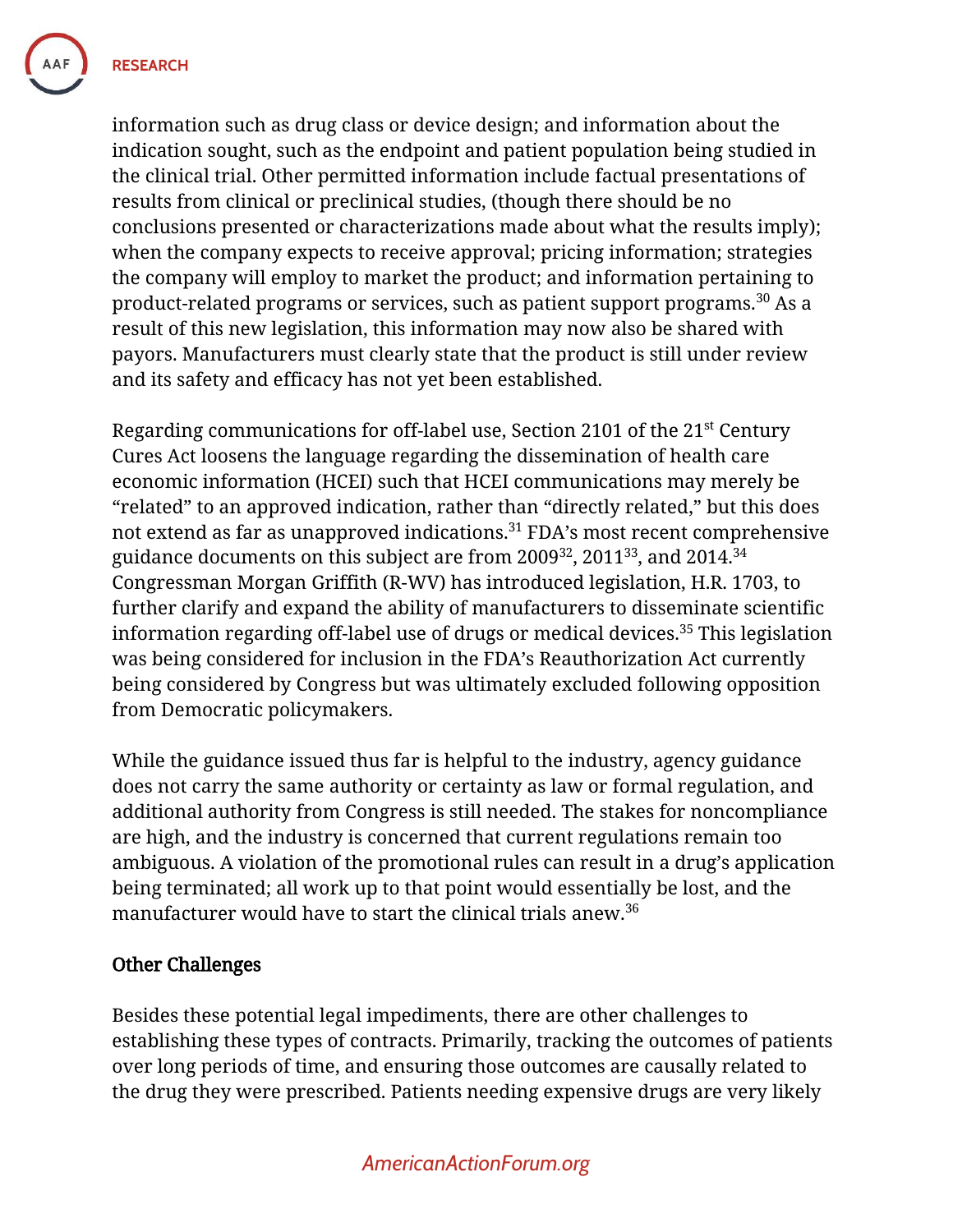

dealing with multiple conditions and/or have a condition that is severe enough to warrant a more comprehensive treatment plan than just a prescription drug regimen.

A significant amount of data-sharing between insurers, providers, and drug manufacturers will be required—particularly regarding the tracking and sharing of outcome measures—and the industry continues to struggle with [EHR](https://www.americanactionforum.org/research/are-electronic-medical-records-worth-the-costs-of-implementation/)  [interoperability.](https://www.americanactionforum.org/research/are-electronic-medical-records-worth-the-costs-of-implementation/) Patient churn between insurers and providers further exacerbates this challenge, which is why these contracts appear best suited to medicines likely to produce results in less than a year.

#### **Conclusion**

 $\overline{\phantom{a}}$ 

Value-based contracts for pharmaceuticals will be very important in the effort to control health care costs in the years to come. CMS and the FDA can assist in allowing more wide-spread adoption of such contracts by providing further clarity on the Medicaid "best price" policy, the Anti-Kickback Statute and Stark Laws, and regulations surrounding information sharing for investigational drugs. Congress should continue working towards bi-partisan approaches to expand safe harbors for the communication of truthful, non-misleading, scientific information regarding off-label use of medical products. Increased interoperability of electronic medical record systems and further consensus on and development of reliable, scientifically-based outcome metrics will also greatly ease the challenges of developing such contracts. Swift action on these fronts is critical to reining in health care costs and improving patient outcomes.

<sup>1</sup> [http://www.imshealth.com/en/thought-leadership/quintilesims-](http://www.imshealth.com/en/thought-leadership/quintilesims-institute/reports/outlook_for_global_medicines_through_2021#key-findings-1)

institute/reports/outlook for global medicines through 2021#key-findings-1

<sup>2</sup> [http://www.imshealth.com/en/thought-leadership/quintilesims-](http://www.imshealth.com/en/thought-leadership/quintilesims-institute/reports/outlook_for_global_medicines_through_2021#key-findings-1)

institute/reports/outlook for global medicines through 2021#key-findings-1

<sup>3</sup> <https://www.cms.gov/newsroom/mediareleasedatabase/fact-sheets/2017-fact-sheet-items/2017-01-19-2.html>

<sup>4</sup> <http://www.fiercehealthcare.com/healthcare/cigna-and-merck-help-customers-better-manage-diabetes>

<sup>5</sup> [http://www.businesswire.com/news/home/20090423005503/en/CIGNA-Merck-Sign-Performance-Based-](http://www.businesswire.com/news/home/20090423005503/en/CIGNA-Merck-Sign-Performance-Based-Contract)**[Contract](http://www.businesswire.com/news/home/20090423005503/en/CIGNA-Merck-Sign-Performance-Based-Contract)** 

<sup>6</sup> <https://aishealth.com/archive/ndbn121710-01>

<sup>7</sup> [https://news.aetna.com/news-releases/aetna-and-merck-sign-a-unique-value-based-contract-for-januvia-and](https://news.aetna.com/news-releases/aetna-and-merck-sign-a-unique-value-based-contract-for-januvia-and-janumet/)[janumet/](https://news.aetna.com/news-releases/aetna-and-merck-sign-a-unique-value-based-contract-for-januvia-and-janumet/)

<sup>8</sup> <http://www.unitedhealthgroup.com/Newsroom/Articles/Feed/Optum/2017/0525OptumLearningLab.aspx>

 $9$  Daily dosage wholesale acquisition cost is \$12.50; patients in clinical trial had a median exposure length of 24 months.<https://www.pharma.us.novartis.com/sites/www.pharma.us.novartis.com/files/entresto.pdf>

<sup>10</sup> [https://www.novartis.com/news/media-releases/novartis-new-heart-failure-medicine-lcz696-now-called](https://www.novartis.com/news/media-releases/novartis-new-heart-failure-medicine-lcz696-now-called-entrestotm-approved-fda)[entrestotm-approved-fda](https://www.novartis.com/news/media-releases/novartis-new-heart-failure-medicine-lcz696-now-called-entrestotm-approved-fda)

<sup>11</sup> <https://assets.kpmg.com/content/dam/kpmg/xx/pdf/2016/10/value-based-pricing-in-pharmaceuticals.pdf>

<sup>12</sup> <http://www.modernhealthcare.com/article/20160220/MAGAZINE/302209963>